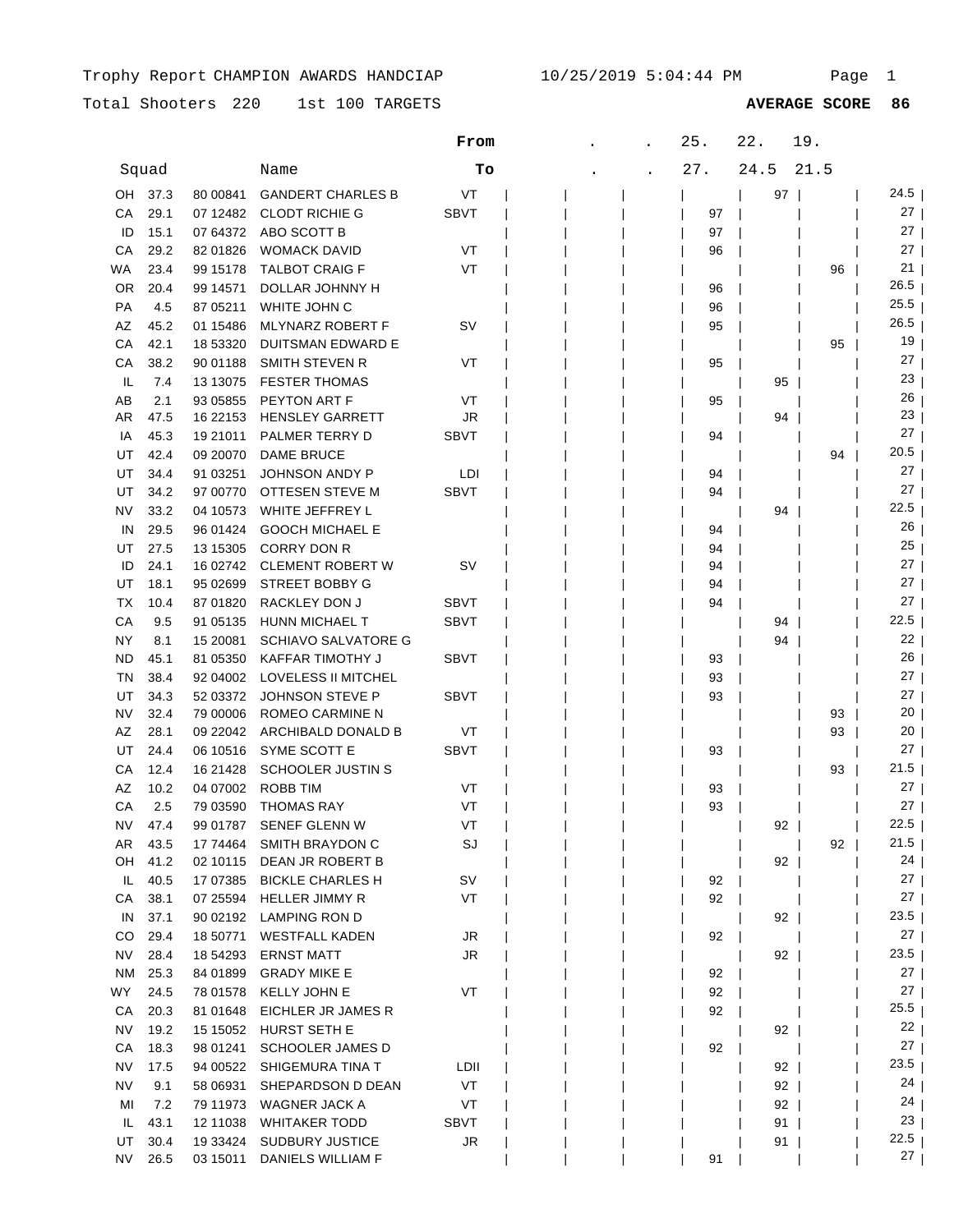Total Shooters 220 1st 100 TARGETS **AVERAGE SCORE 86**

|                 |             |                      |                                            | From            |  | 25.      | 22.  | 19.  |                         |
|-----------------|-------------|----------------------|--------------------------------------------|-----------------|--|----------|------|------|-------------------------|
|                 | Squad       |                      | Name                                       | Tо              |  | 27.      | 24.5 | 21.5 |                         |
| WY              | 23.5        | 16 27 265            | <b>IDEEN KIMBERLY K</b>                    | LDI             |  |          | 91   |      | 22 <sub>1</sub>         |
| UT              | 20.2        | 19 32727             | DRURY BRODY                                | JR              |  | 91       |      |      | 25                      |
| AZ              | 18.2        | 05 10400             | <b>HOLDEN GREG E</b>                       | VT              |  | 91       |      |      | 27                      |
| CА              | 15.4        | 91 01705             | <b>CLODT LORIL</b>                         | LDII            |  | 91       |      |      | 26.5                    |
| NΥ              | 8.5         | 15 14490             | PATTI LLOYD J                              |                 |  |          |      | 91   | 20                      |
| AZ              | 6.3         | 96 05286             | HENDERSON JOE H                            | sv              |  | 91       |      |      | 26.5                    |
| MD              | 3.5         | 15 10425             | <b>BROWN JAMAAL C</b>                      |                 |  | 91       |      |      | 27                      |
| WY              | 1.2         | 81 01925             | <b>SMITH EDWIN K</b>                       | SV              |  | 91       |      |      | 25                      |
| СA              | 46.5        | 08 11310             | ANDERSON JUSTIN NICH                       |                 |  |          |      | 90   | 21.5                    |
| NV              | 41.5        | 08 16861             | <b>RUSCH GARY R</b>                        |                 |  |          | 90   |      | 23.5                    |
| OН              | 41.3        | 03 11868             | DEAN SARA M                                | LD1             |  |          | 90   |      | 22                      |
| IL              | 40.3        | 17 39974             | MCQUADE JOHN                               |                 |  | 90       |      |      | 27                      |
| МO              | 39.3        | 20 06882             | <b>FULLERTON WAYNE</b>                     | sv              |  |          |      | 90   | 20.5                    |
| MI              | 36.1        | 27 14626             | OSBORN JOHN G                              |                 |  |          | 90   |      | 24                      |
| WY              | 35.4        | 93 05682             | <b>JOHNSON BODIE R</b>                     |                 |  | 90       |      |      | 27                      |
| ΝM              | 34.5        | 08 11 640            | <b>GRADY KIM C</b>                         | LDII            |  | 90       |      |      | 26.5                    |
| NV              | 31.2        | 07 61040             | <b>DELONG TODD</b>                         |                 |  | 90       |      |      | 27                      |
| МA              | 29.3        | 99 11984             | PAPPAS JACOB J                             |                 |  | 90       |      |      | 27                      |
| UT              | 25.2        | 06 14908             | <b>NIELSEN BYRON</b>                       | S٧              |  | 90       |      |      | 27                      |
| СA              | 17.3        | 04 11634             | <b>HEINTZ TRACY STEVEN</b>                 | VT              |  |          | 90   |      | 22                      |
| СA              | 17.2        | 16 23038             | VANVACTER ROBERT E                         |                 |  |          | 90   |      | 23                      |
| CO              | 12.3        | 99 13785             | YELLSTROM STEPHEN J                        | VT              |  |          | 90   |      | 23.5                    |
| WV              | 11.3        | 13 16402             | <b>JACKSON TAMMY G</b>                     | LDII            |  |          |      | 90   | 19.5                    |
| МT              | 1.5         | 84 06745             | PREESHL BRET O                             |                 |  | 90       |      |      | 27                      |
| СA              | 46.4        | 16 21 659            | <b>RIDGE JACOB R</b>                       | JR.             |  |          |      | 89   | 19                      |
| CO              | 44.4        | 17 73786             | <b>CHURCH BRIAN D</b>                      |                 |  | 89       |      |      | 25                      |
| ΜN              | 44.1        | 28 11128             | PETERSON CURTIS                            | VT              |  | 89       |      |      | 27                      |
| NV              | 43.4        | 19 31 375            | SONGPHANICH SUKIT                          |                 |  |          | 89   |      | 23                      |
| WY              | 42.2        | 13 16654             | JOHNSON WARREN W                           | JRG             |  |          |      | 89   | 21                      |
| NV              | 39.2        | 17 71529             | <b>COLLINS SHANE Z</b>                     | JR              |  |          | 89   |      | 22                      |
| NV              | 38.3        | 33 01427             | <b>BULLARD JR RICHARD A</b>                |                 |  | 89       |      |      | 27                      |
| CO              | 25.4        | 97 03792             | DIGESUALDO NICK P                          | SBVT            |  | 89       |      |      | 27                      |
| HI              | 19.3        | 19 32770             | <b>BROOK TOBY</b>                          |                 |  |          |      | 89   | 20                      |
| СA              | 13.1        | 07 66035             | <b>ADJIAN GREG</b>                         | SBVT            |  | 89       |      |      | 27                      |
| WV              | 10.5        | 98 01092             | DAGUE FRED W                               | <b>SBVT</b>     |  | 89       |      |      | 25                      |
| OR              | 6.5         | 07 09528             | <b>BROWN LONNY D</b>                       | SV              |  | 89       |      |      | 27                      |
| CA              | 6.2         | 07 47450             | <b>SACHAU KURT</b>                         | sv              |  | 89       |      |      | 27                      |
| AZ              | 6.1         | 04 07564             | SHARP JAMES R                              | sv              |  | 89       |      |      | 27                      |
| AZ              | 42.5        | 16 26 369            | PIZINGER WYATT J                           | SJ              |  |          |      | 88   | 21                      |
| OK              | 37.5        | 18 56857             | SLIGER DAKOTA L                            | SJ              |  |          | 88   |      | 23                      |
| CO              | 33.3        | 97 01686             | FINOCHIO DAN N                             | SV              |  |          | 88   |      | 24                      |
| CO              | 25.5        | 14 19549             | DIGESUALDO SANDY D                         | <b>LDII</b>     |  | 88       |      |      | 25.5                    |
| WI              | 21.5        | 57 09000             | DUWE H JOHN                                | sv              |  | 88       |      |      | 25.5                    |
| UT              | 18.4        | 15 10 458            | <b>STUART GRAYSON G</b>                    | SJ              |  | 88       |      |      | 27 <sub>1</sub><br>26.5 |
| МT              | 14.5        | 02 16675             | <b>BLACKHALL JOHN M</b>                    |                 |  | 88       |      |      | 27 <sub>1</sub>         |
| UT              | 14.2        | 52 06412             | SUDBURY SR JOE                             | VT              |  | 88       |      |      | 23                      |
| NV              | 12.1        | 08 12768             | JAMES KENNETH D                            | SBVT            |  |          | 88   |      | 20                      |
| СA              | 11.1        | 16 20320             | VAN NORMAN DAVID                           |                 |  |          |      | 88   | 27                      |
| AZ              | 10.1        | 36 01628             | <b>COPSEY JIM</b>                          | VT              |  | 88       |      |      | 19                      |
| NV              | 8.4         | 04 10572             | LEWIS DONNETTE K                           | LDI             |  |          |      | 88   | 20                      |
| NV              | 8.2         | 19 33174             | <b>CLAWSON ROBERT L</b>                    | sv              |  |          |      | 88   | 26                      |
| NV<br><b>NE</b> | 4.3<br>47.2 | 93 05894<br>94 01820 | <b>ROSS WESTON T</b><br>MILLER DENNIS GENE | VT<br><b>SV</b> |  | 88<br>87 |      |      | 25                      |
|                 |             |                      |                                            |                 |  |          |      |      |                         |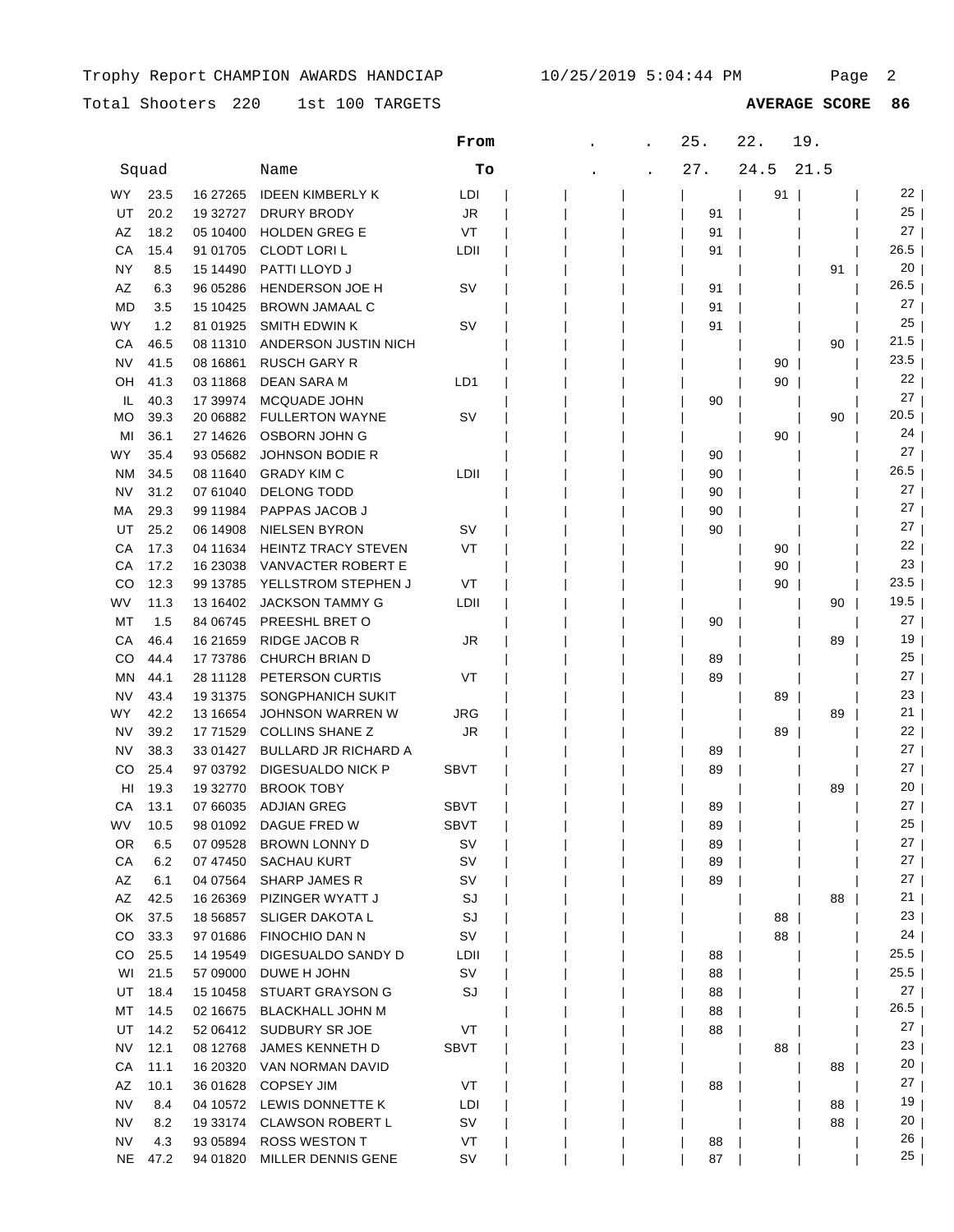Total Shooters 220 1st 100 TARGETS

1st 100 TARGETS **AVERAGE SCORE 86**

|           |       |            |                          | From        |  | 25. | 22.  | 19.  |                       |
|-----------|-------|------------|--------------------------|-------------|--|-----|------|------|-----------------------|
|           | Squad |            | Name                     | To          |  | 27. | 24.5 | 21.5 |                       |
| NE.       | 47.1  | 18 57130   | PIERSON MITCHELL A       | <b>JR</b>   |  |     | 87   |      | 24                    |
| СA        | 46.1  | 17 74266   | LINDAHL CHUCK O          | VT          |  |     | 87   |      | 22.5                  |
| МT        | 45.5  | 79 06178   | LEITGEB ALLEN J          | SV          |  | 87  |      |      | 26                    |
| AΖ        | 45.4  | 01 15487   | MLYNARZ KENNETH J        |             |  | 87  |      |      | 27 <sub>1</sub>       |
| UT        | 43.3  | 90 03372   | HUTCHINGS KENNETH L      |             |  |     | 87   |      | 23                    |
| NV        | 36.4  | 80 01771   | <b>SMITH LAWRENCE S</b>  | SV          |  | 87  |      |      | 25                    |
| MN        | 35.3  | 85 06640   | <b>MICHAELIS MIKE V</b>  |             |  | 87  |      |      | 27                    |
| WY.       | 35.2  | 31 08389   | <b>WILLIAMS JEFF H</b>   |             |  | 87  |      |      | 25.5                  |
| FL        | 30.3  | 11 13964   | <b>BUNCH CHARLES L</b>   | sv          |  |     |      | 87   | 20                    |
| ΝV        | 28.2  | 96 01495   | <b>HUGHES HOWARD G</b>   | sv          |  |     | 87   |      | 22                    |
| NV        | 26.1  | 90 04502   | DAGHER MARK J            |             |  | 87  |      |      | 27                    |
| СA        | 22.3  | 95 03693   | <b>HUGHES KYM L</b>      | LDI         |  | 87  |      |      | 27                    |
| СA        | 21.2  | 80 00712   | LARKIN VICKIE L          | LDII        |  | 87  |      |      | 26                    |
| OR        | 16.5  | 90 06078   | PORTZ ED J               | sv          |  |     | 87   |      | 23.5                  |
| FL        | 16.3  | 08 10577   | <b>LARSEN PATRICK W</b>  |             |  |     | 87   |      | 23                    |
| СA        | 13.2  | 17 72044   | <b>BOUAYACH HADI</b>     |             |  | 87  |      |      | 27                    |
| CO        | 12.2  | 12 16509   | <b>WILLOUGHBY ANN</b>    | LDII        |  |     |      | 87   | 21                    |
| WV        | 10.3  | 05 14626   | <b>JACKSON CHARLES W</b> | VT          |  | 87  |      |      | 26.5                  |
| NV        | 5.5   | 33 02829   | JOHNSON JR SAMUEL G      | sv          |  |     | 87   |      | 22 <sub>1</sub>       |
| AZ        | 5.4   | 15 15 470  | <b>JOHNSON GARY L</b>    |             |  |     |      | 87   | 21.5                  |
| NV        | 3.4   | 52 06475   | <b>TALBOT DANNY</b>      | sv          |  | 87  |      |      | 26                    |
| CO        | 2.3   | 86 06012   | EFFINGER IRVIN F         | VT          |  | 87  |      |      | 27 <sub>1</sub>       |
| AΖ        | 1.4   | 07 53643   | <b>THOMAS DARVIN</b>     | VT          |  | 87  |      |      | 26                    |
| NV        | 44.5  | 14 10381   | <b>EVAL JACOB E</b>      | JRG         |  | 86  |      |      | 27 <sub>1</sub>       |
| OН        | 41.1  | 95 04470   | <b>BERRIER RONALD E</b>  | SV          |  |     | 86   |      | 24.5                  |
| NV        | 39.1  | 19 35 336  | ELLIOTT ETHAN L          | JR          |  |     |      | 86   | 21                    |
| ΤN        | 38.5  | 89 04512   | LOVELESS M ALAN          | VT          |  | 86  |      |      | $25.5$                |
| UT        | 33.4  | 95 04116   | <b>MECHAM BLADE V</b>    |             |  |     | 86   |      | 23                    |
| ΝV        | 33.1  | 94 02869   | UPTON JR JAMES M         |             |  |     | 86   |      | 23.5                  |
| AZ        | 32.5  | 27 10278   | <b>KEITH DENNIS L</b>    | SBVT        |  |     |      | 86   | 19                    |
| ΝV        | 32.1  | 16 24 25 3 | SWAIN DELTON W           | S٧          |  |     |      | 86   | 21                    |
| ΝV        | 27.3  | 07 61041   | <b>MARILUCH TAMMY</b>    | LDI         |  |     | 86   |      | 23                    |
| HI        | 17.1  | 83 00664   | ANIYA WARREN M           | sv          |  |     | 86   |      | 24                    |
| МT        | 15.3  | 89 03964   | PATTERSON DAVID L        |             |  | 86  |      |      | 26                    |
| МT        | 15.2  | 92 06147   | SORLIE LYNN D            |             |  | 86  |      |      | $26.5$                |
| MT        | 7.5   | 31 01280   | <b>BROSTEN JERRY</b>     | VT          |  |     | 86   |      | $23.5$                |
| CA        | 7.3   | 04 11901   | <b>BACHENBERG GARY L</b> | SV          |  |     | 86   |      | 22                    |
| IL        | 7.1   | 12 16957   | <b>GILLUM LAWRENCE E</b> | SBVT        |  |     | 86   |      | 22.5                  |
| AZ        | 5.1   | 87 00845   | <b>BELL STEPHEN K</b>    | VT          |  |     | 86   |      | 22                    |
| CA        | 3.2   | 14 17171   | <b>SEYMORE HUNTER</b>    | JR          |  | 86  |      |      | 27                    |
| AB        | 39.4  | 88 04713   | CHECKEL DONALD E         |             |  |     |      | 85   | 21                    |
| WY        | 35.1  | 89 07026   | JONES DARRELL T          | SBVT        |  | 85  |      |      | $27 \mid$             |
| MT        | 31.4  | 91 00165   | <b>GARRIGUS JACKIE L</b> | LDII        |  |     | 85   |      | 24.5                  |
| CA        | 21.3  | 02 11733   | <b>HASTINGS WALT V</b>   | VT          |  | 85  |      |      | $26$                  |
| UT        | 18.5  | 17 71285   | <b>DESPAIN BRETT B</b>   | SBVT        |  | 85  |      |      | 27                    |
| HI        | 17.4  | 13 10 818  | AKIONA SIDNEY J          | SBVT        |  |     | 85   |      | 23.5                  |
| <b>NM</b> | 14.4  | 10 12118   | <b>CROOK REX</b>         |             |  | 85  |      |      | 25 <sub>1</sub>       |
| CA        | 13.4  | 12 10959   | SLINKER JON J            |             |  | 85  |      |      | 27 <sub>1</sub>       |
| <b>SD</b> | 9.4   | 78 11088   | JORGENSEN GLEN A         |             |  |     |      | 85   | 21.5                  |
| <b>NV</b> | 9.2   | 86 06565   | ADAMS RICHARD E          | <b>SBVT</b> |  |     | 85   |      | 23 <sub>1</sub>       |
| AZ        | 4.4   | 28 14078   | THOMPSON WAYNE A         | sv          |  | 85  |      |      | 27 <sub>1</sub>       |
| CO        | 44.3  | 16 10053   | <b>HOLCOMB JOE</b>       |             |  | 84  |      |      | 25 <sub>1</sub><br>27 |
| CA        | 44.2  | 12 10966   | SAUNDERS TODD A          |             |  | 84  |      |      |                       |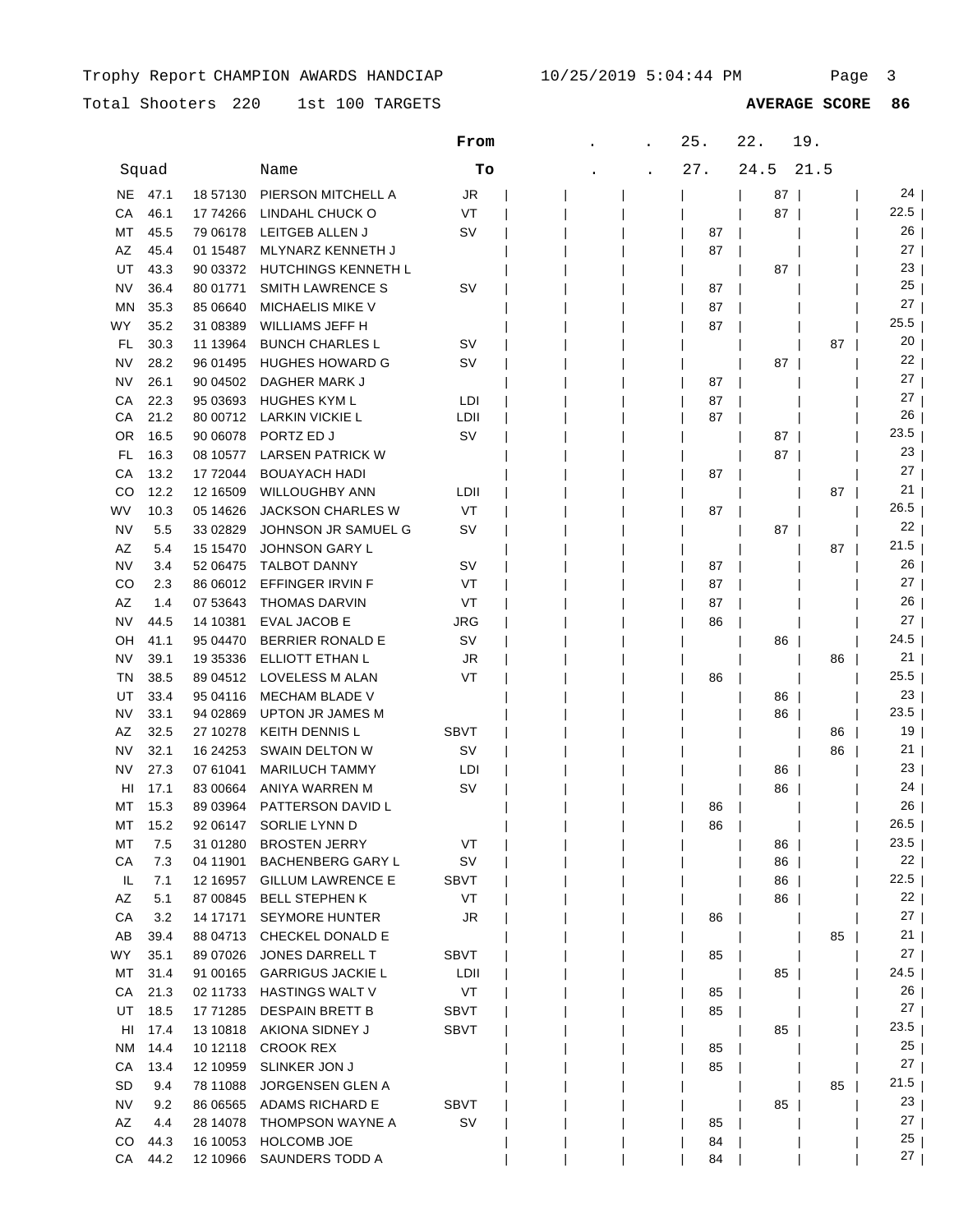Total Shooters 220 1st 100 TARGETS **AVERAGE SCORE 86**

|           |       |            |                            | From        |  | 25. | 22.  | 19.  |                 |
|-----------|-------|------------|----------------------------|-------------|--|-----|------|------|-----------------|
|           | Squad |            | Name                       | Tо          |  | 27. | 24.5 | 21.5 |                 |
| MI        | 37.2  | 95 03337   | <b>SCHULTZ DAVE H</b>      | sv          |  |     | 84   |      | 23              |
| <b>NJ</b> | 36.3  | 80 00301   | SISSANO JOE                | sv          |  | 84  |      |      | $25.5$          |
| NV        | 27.2  | 03 10911   | <b>SCHULTZ FRED C</b>      | VT          |  | 84  |      |      | 25.5            |
| NV        | 25.1  | 96 03620   | <b>HARMS JERRY E</b>       | sv          |  | 84  |      |      | 27              |
| <b>NV</b> | 12.5  | 06 16561   | <b>KNOX BILL</b>           | SBVT        |  |     |      | 84   | 21              |
| CA        | 4.1   | 01 11288   | <b>MCGARR RONALD P</b>     |             |  | 84  |      |      | 27              |
| WA        | 1.3   | 99 02281   | SCHWARTZMAN JERRY W        | <b>SBVT</b> |  | 84  |      |      | 26              |
| WA.       | 35.5  | 55 00646   | WINKEL DR LAURA W          | LDII        |  | 83  |      |      | 26              |
| СA        | 22.4  | 91 05171   | <b>ROSEN LEWIS S</b>       | SV          |  | 83  |      |      | 27              |
| ID        | 15.5  | 91 05457   | ALFORD AL A                | VT          |  | 83  |      |      | 25              |
| CА        | 13.3  | 16 27 552  | <b>AZZI JULES</b>          |             |  | 83  |      |      | 26              |
| WI        | 2.2   | 57 34 29 2 | <b>TESKER RICHARD</b>      | <b>SBVT</b> |  | 83  |      |      | 27              |
| AZ        | 42.3  | 16 20414   | PIZINGER NATHANIAL D       | JR          |  |     |      | 82   | 19              |
| <b>TX</b> | 40.4  | 51 09499   | LONG CHARLES W             | sv          |  | 82  |      |      | 26              |
| WY        | 40.2  | 88 04928   | <b>HEITZ TANIE I</b>       | LDI         |  | 82  |      |      | 26              |
| WY        | 24.2  | 13 13 425  | <b>TOMLIN BOB</b>          | <b>SBVT</b> |  | 82  |      |      | 27              |
| CA        | 11.4  | 17 72219   | <b>CZESHINSKI COLE M</b>   |             |  |     |      | 82   | 20              |
| <b>NV</b> | 11.2  | 13 10022   | PUTMAN DARRYL A            |             |  |     |      | 82   | 19              |
| AZ        | 9.3   | 17 72938   | <b>HARDMAN JOHN</b>        |             |  |     | 82   |      | 23              |
| NV        | 4.2   | 06 10060   | <b>ROBERTS RUSSELL</b>     | <b>SBVT</b> |  | 82  |      |      | 26.5            |
| СA        | 32.3  | 15 13313   | <b>SCHOOLER DEANNA M</b>   | LDI         |  |     |      | 81   | 19              |
| СA        | 22.1  | 86 02439   | ROBINSON JULIE A           | LDII        |  | 81  |      |      | 25.5            |
| СA        | 21.1  | 80 00711   | <b>LARKIN THOMAS W</b>     | sv          |  | 81  |      |      | $27 \mid$       |
| CO        | 20.5  | 92 00717   | <b>TREAT DANIEL R</b>      | <b>SBVT</b> |  | 81  |      |      | 27              |
| СA        | 19.5  | 19 35 204  | <b>TARAKCHIAN MINAS</b>    |             |  |     |      | 81   | 20              |
| AZ        | 16.2  | 12 10359   | <b>GOEN DARRELL</b>        | <b>SBVT</b> |  |     | 81   |      | 23.5            |
| UT        | 37.4  | 04 14727   | <b>TAYLOR DAVID G</b>      |             |  |     | 80   |      | 23              |
| СA        | 16.1  | 15 13665   | <b>SANDBORG BILL</b>       | <b>SBVT</b> |  |     | 80   |      | 23              |
| NV        | 14.3  | 89 00580   | LEWIS JEFFREY M            | sv          |  | 80  |      |      | 25              |
| UT        | 14.1  | 41 02940   | EPP GAEL D                 | sv          |  | 80  |      |      | 27              |
| ID        | 13.5  | 87 05069   | LOBO KENNETH R             | SV          |  | 80  |      |      | 27              |
| AВ        | 33.5  | 93 05857   | PEYTON DIANE R             | LDII        |  |     | 79   |      | $24 \mid$       |
| <b>NV</b> | 28.3  | 18 54290   | <b>ERNST THAINE</b>        |             |  |     | 79   |      | 23              |
| <b>NV</b> | 27.1  | 08 16059   | <b>MARTIN LYNN E</b>       | LDII        |  |     | 79   |      | 23.5            |
| WA        | 26.3  |            | 95 05171 OLSON ERIC        | VT          |  | 79  |      |      | $27 \mid$       |
| СA        | 19.1  | 85 05210   | SWEANY JR DELBERT A        | <b>SV</b>   |  |     | 79   |      | 22 <sub>1</sub> |
| AZ        | 11.5  | 10 10 453  | WACHTEL W ANDREW           | SBVT        |  |     |      | 79   | $19.5$          |
| NV        | 31.1  | 79 00480   | HANLEY JOE E               |             |  | 78  |      |      | 25              |
| UT        | 30.5  | 10 16 199  | TUTTLE LYNETTE             | LDI         |  |     |      | 78   | $21.5$          |
| WY.       | 23.1  | 16 27 264  | <b>IDEEN DANA R</b>        | VT          |  |     |      | 78 I | $20.5$          |
| HI        | 5.3   | 12 14 24 5 | RAPOZA JR ROBERT P         | sv          |  |     |      | 77   | 21              |
| <b>NE</b> | 47.3  | 02 10364   | <b>WEISS ROBERT C</b>      | sv          |  |     | 76   |      | 23              |
| <b>NV</b> | 39.5  | 19 37 380  | <b>HENDRICKSON JAMES F</b> |             |  |     | 75   |      | 23              |
| CA        | 22.2  | 92 00530   | ERWIN KEVIN P              | sv          |  | 75  |      |      | $26.5$          |
| FL.       | 30.2  | 99 11 645  | KEIM PAULA M               | LDII        |  |     |      | 74   | 20 <sub>1</sub> |
| AZ        | 6.4   | 14 16357   | HARTLEY COLTON             | JRG         |  | 74  |      |      | 27 <sub>1</sub> |
| МT        | 2.4   | 02 12081   | <b>VOGEL DANIEL J</b>      | VT          |  | 74  |      |      | 26              |
| CA        | 26.2  | 06 15193   | FOLCHI DARYL E             | VT          |  | 73  |      |      | 26              |
| МT        | 1.1   | 89 02032   | NEISS LYLE G               | SBVT        |  | 73  |      |      | $27 \mid$       |
| FL.       | 30.1  | 35 00550   | <b>FLAYDERMAN RUTH</b>     | LDII        |  |     |      | 72   | 21.5            |
| <b>NV</b> | 21.4  | 52 04261   | <b>MARCHESI GEORGE M</b>   | sv          |  | 72  |      |      | 26.5            |
| CO.       | 23.2  | 93 02510   | LINDLEY CARLA J            | LDII        |  |     |      | 69   | 21              |
| CA        | 46.3  | 19 33176   | <b>RUBLE TYLER M</b>       | SJ          |  |     |      | 67   | 21 <sub>1</sub> |